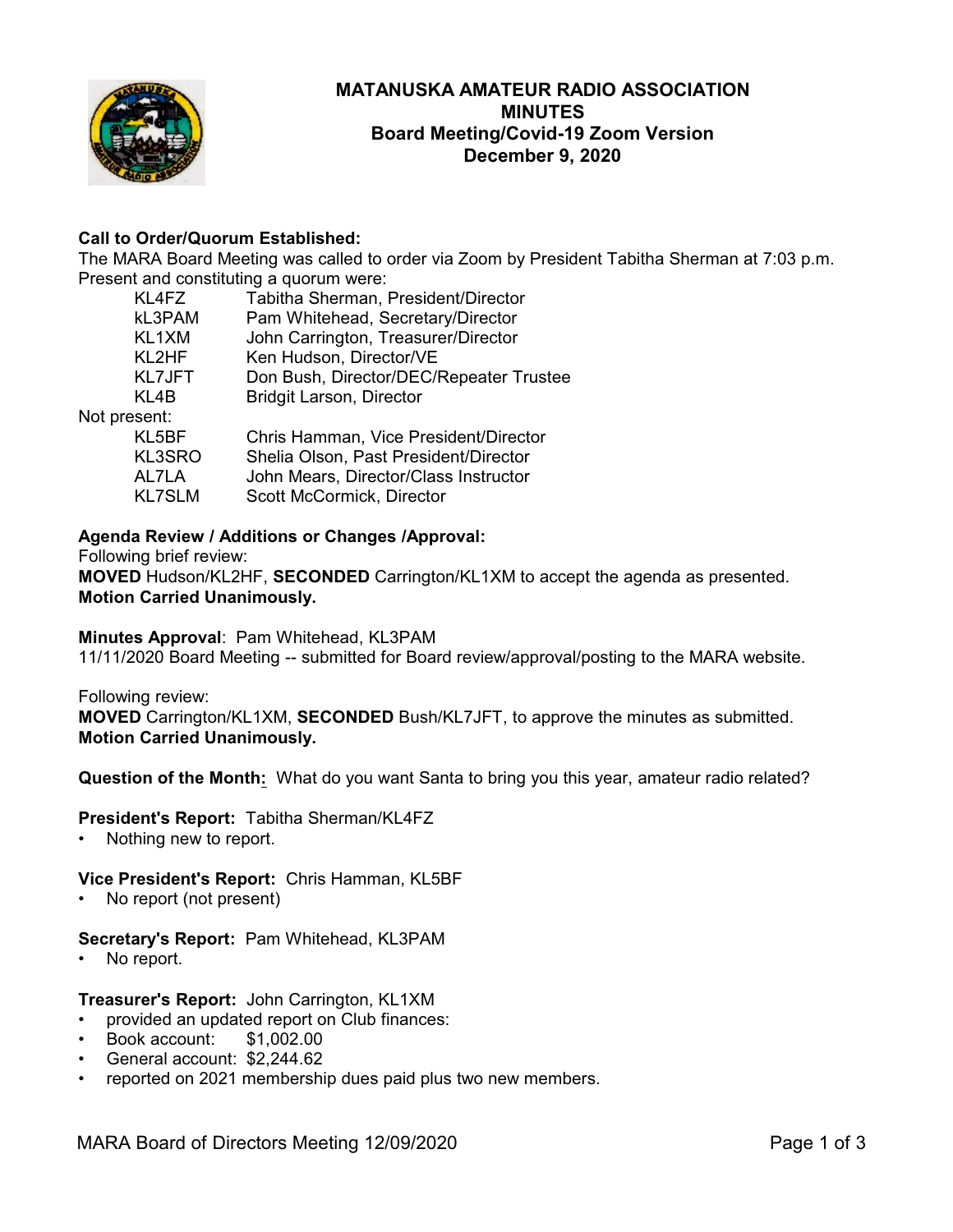# **Website Facilitator:** Don Bush, KL7JFT

- Reported there is now a menu link on how to pay dues via PayPal on the website; also for donations;
- Covid statistics have been moved to the bottom of the page;
- Described the newly added Skywarn map links to show what's going on with flooding, snow storms, earthquakes.

# **ARES Report:** Don Bush, KL7JFT

- Reported on the last quarterly Comex -- went very well, good propagation (except for about 20 minutes);
- Those who participated realized they need more practice on Winlink and message handling;
- Has training ready whenever people want t do it.

# **Trailer Committee:** Don Bush, KL7JFT

• Updated status of the trailers -- all in good shape.

# **VE Report:** Ken Hudson, KL2HF

- Reported test session was cancelled last month because of Covid restrictions;
- Expects to conduct the December 26 testing -- has two inquiries so far;
- Discussion ensued regarding the new requirement of having to apply for an FRN number at time of testing and the FCC \$50 charge to obtain a license. It was pointed out that an exemption is still be worked on because ham radio operators are non-commercial.

# **Licensing Classes**: John Mears, AL7LA

No report.

# **Sunshine Committee:** Tabitha Sherman, KL4FZ

Nothing new to report.

# **Upcoming Events:**

- 1. 12/18/2020 MARA General Meeting (via Zoom)
- 2. 12/19/2020 Virtual Breakfast Meeting (via Zoom 9:00 a.m.)
- 3. 12/26/2020 Licensing Exams, Am-Vets Building, 7:00 p.m.
- 4. 01/13/2021 MARA Board Meeting (via Zoom, 7:00 p.m.)
- 5. 01/16/2021 Virtual Breakfast Meeting (via Zoom 9:00 a.m.)
- 6. 01/23/2021 Licensing Exams, Am-Vets Building, 7:00 p.m.)
- 7. 01/29/2021 MARA General Meeting (via Zoom, 7:00 p.m.)

## **On-Going Business:**

1. Ham-of-the-Year:

Following discussion regarding extending the announcements for Ham of the Year and Elmer recognitions until the January General Meeting:

**MOVED** Carrington/KL1XM, **SECONDED** Bush/KL7JFT, to wait until the January 29, 2021 General Meeting to announce/award the Ham of the Year and Elmer recognitions. **Motion Carried Unanimously.**

## **New Business:**

1. December General meeting program discussion -- Chris Hamman/KL5BF (not present) Don/KL7JFT briefly discussed whether the Club would want to participate in Winter Field Day; that it was brought up in a Tech Group session.